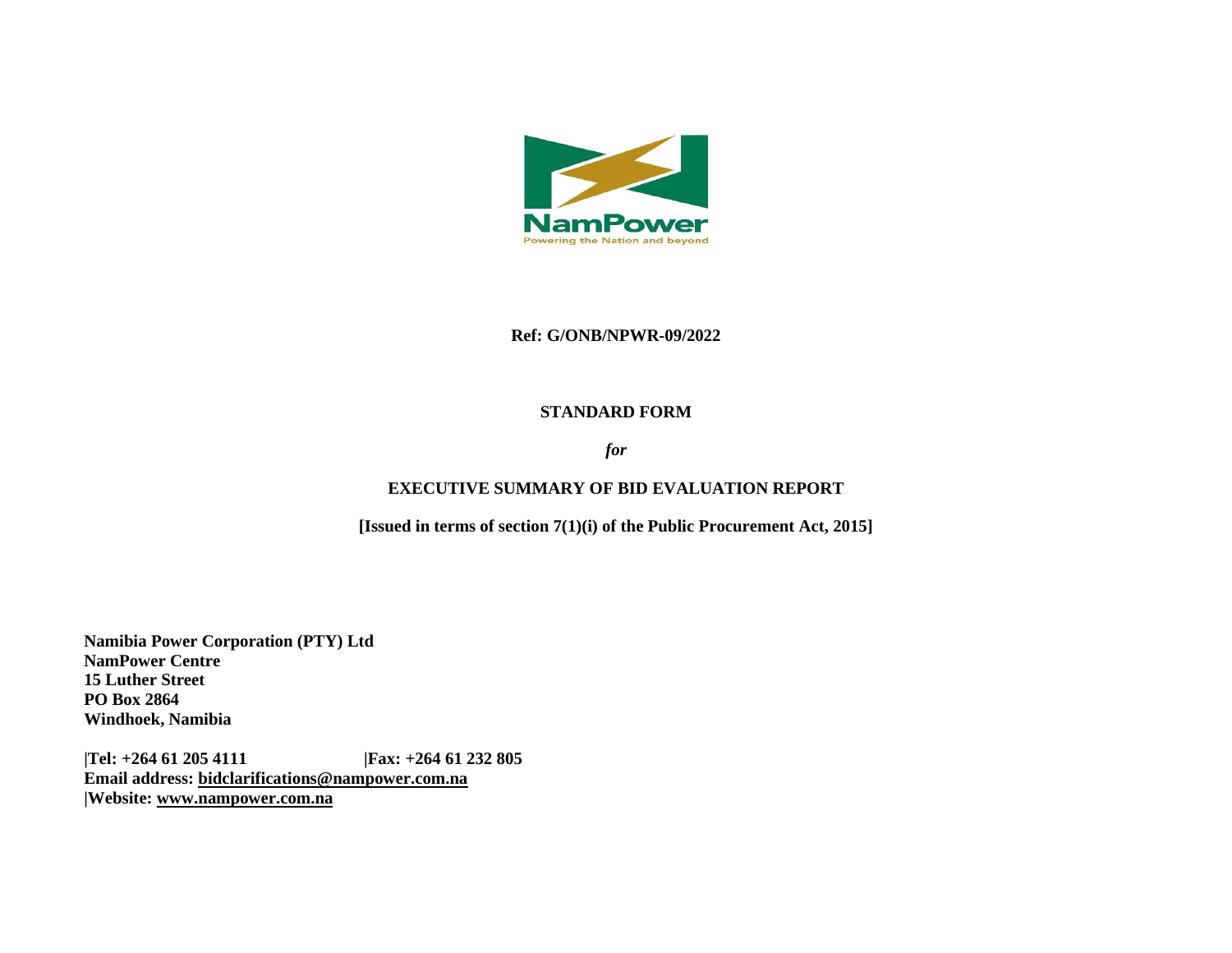# **Executive Summary of Bid Evaluation Report**

# **Project Title**

# **Reference number of procurement: G/ONB/NPWR-09/2022**

1. **Scope of Contract:** Supply and Delivery of Various Vehicles to NamPower

- 2. **Procurement method used:** Open National Bidding.
- 3. **Date of Invitation of Bids**: 29 September 2021
- 4. **Closing date for submission of bids:** 05th November 2021
- 5. **Date and place of opening of bids:** 05<sup>th</sup> November 2021, Omusati Boardroom
- 6. **Number of bids received by closing date:** 6
- **7. Responsiveness of bids:**

| <b>Bidder's Name</b> | <b>Pricing at Bid Opening N\$</b> |               | <b>Responsive</b> | Reasons why bid is not responsive |                                                            |  |  |
|----------------------|-----------------------------------|---------------|-------------------|-----------------------------------|------------------------------------------------------------|--|--|
|                      |                                   | <b>EX VAT</b> | or not            |                                   |                                                            |  |  |
|                      |                                   |               | responsive        |                                   |                                                            |  |  |
|                      |                                   |               | (Yes/No)          |                                   |                                                            |  |  |
| M&Z PTY Limited      | Lot $1$ :                         | 3 611 890.09  | N <sub>0</sub>    | $\overline{\phantom{a}}$          | LOT 1: Did not comply with Engine power output.            |  |  |
|                      |                                   |               |                   |                                   | Engine Torque output small                                 |  |  |
|                      | Lot $2$ :                         | 3 380 238.05  |                   |                                   | While for LOT 9: GVM required is 5000 while M&Z is         |  |  |
|                      |                                   |               |                   |                                   | offering 4000. Also, Midi bus sitting capacity is 22 while |  |  |
|                      | Lot 4:                            | 7 342 565.10  |                   |                                   | required is 26-seater                                      |  |  |
|                      |                                   |               |                   |                                   |                                                            |  |  |
|                      | Lot $9:$                          | 1 393 796.32  |                   |                                   |                                                            |  |  |
| Indongo Auto T/A     | Lot 1:                            | 5 150 325.60  | N <sub>o</sub>    |                                   | Affirmative Action Compliance Certificate not submitted    |  |  |
| Indongo Toyota       |                                   |               |                   |                                   |                                                            |  |  |
|                      | Lot $2$ :                         | 4 538 323.20  |                   |                                   |                                                            |  |  |
|                      |                                   |               |                   |                                   |                                                            |  |  |
|                      | Lot $3$ :                         | 2 687 241.80  |                   |                                   |                                                            |  |  |
|                      |                                   |               |                   |                                   |                                                            |  |  |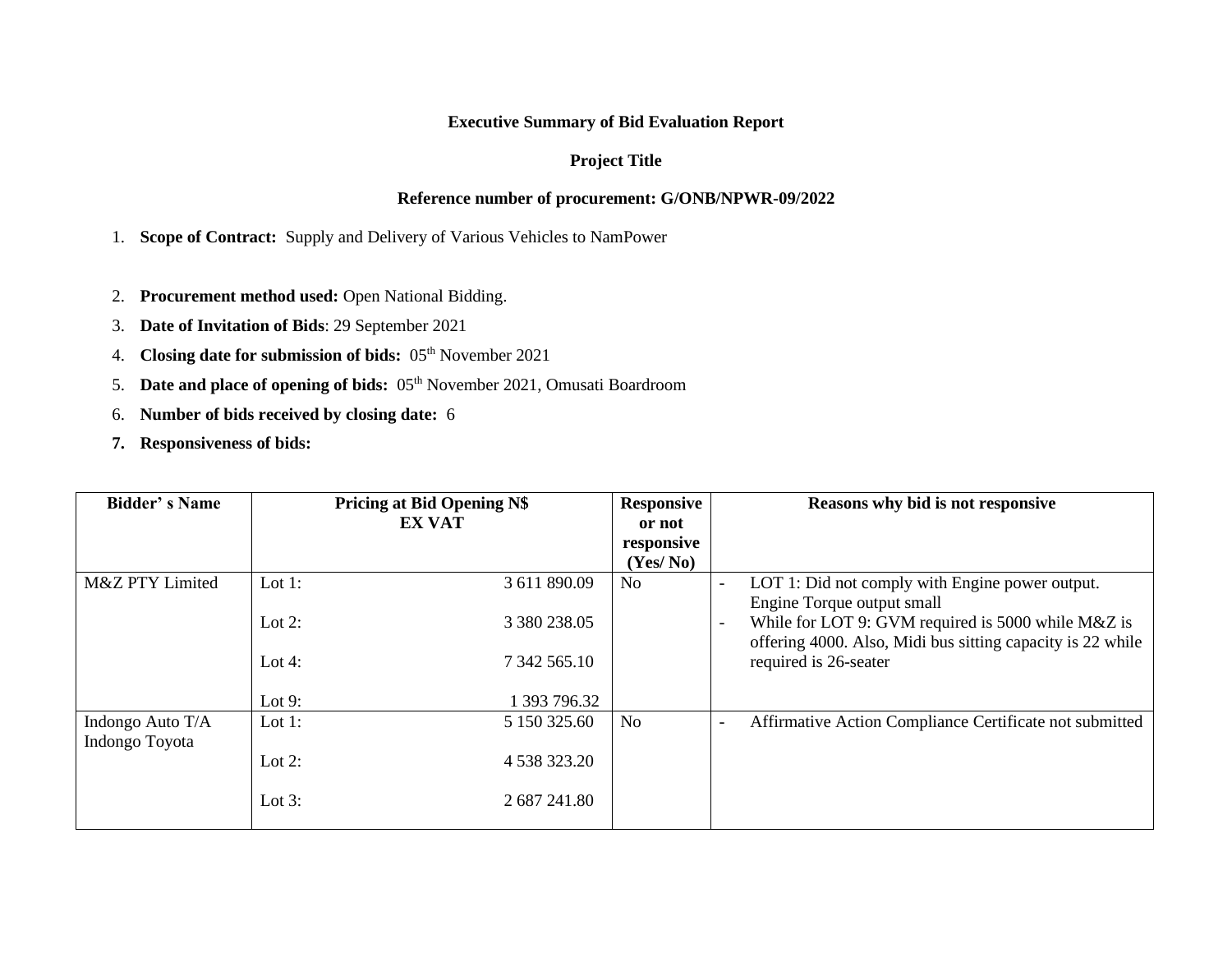|                       | Lot $4:$  | 3 808 620.60 |     |                                                                                       |
|-----------------------|-----------|--------------|-----|---------------------------------------------------------------------------------------|
|                       |           |              |     |                                                                                       |
|                       | Lot $5$ : | 631 665.10   |     |                                                                                       |
|                       |           |              |     |                                                                                       |
|                       | Lot 6:    | 689 081.15   |     |                                                                                       |
| Pupkewitz Toyota a    | Lot $1$ : | 5 239 415.42 | Yes |                                                                                       |
| Division of Pupkewitz |           |              |     |                                                                                       |
| Motors (PTY) LTD      | Lot $2$ : | 4 622 355.98 |     |                                                                                       |
|                       |           |              |     |                                                                                       |
|                       | Lot $3$ : | 3 167 238.93 |     |                                                                                       |
|                       |           |              |     |                                                                                       |
|                       | Lot 4:    | 3 861 818.56 |     |                                                                                       |
|                       |           |              |     |                                                                                       |
|                       | Lot $5$ : | 632 076.32   |     |                                                                                       |
|                       |           |              |     |                                                                                       |
|                       | Lot 6:    | 544 302.31   |     |                                                                                       |
| Elija Investment CC   | Lot $1$ : | 4 616 484.64 | No  | Affirmative Action Compliance Certificate expired, and no<br>$\overline{\phantom{0}}$ |
|                       |           |              |     | renewal letter provided                                                               |
|                       | Lot $2$ : | 4 009 560.00 |     |                                                                                       |
|                       |           |              |     |                                                                                       |
|                       | Lot $3$ : | 2 401 990.00 |     |                                                                                       |
|                       |           |              |     |                                                                                       |
|                       | Lot 4:    | 3 555 193.04 |     |                                                                                       |
|                       |           |              |     |                                                                                       |
|                       | Lot $5$ : | 670 790.00   |     |                                                                                       |
|                       |           |              |     |                                                                                       |
|                       | Lot 6:    | 506 890.00   |     |                                                                                       |
|                       |           |              |     |                                                                                       |
|                       | Lot 7:    | 106 822.18   |     |                                                                                       |
|                       | Lot $8:$  | 94 206.19.00 |     |                                                                                       |
|                       |           |              |     |                                                                                       |
|                       | Lot $9:$  | 870 374.79   |     |                                                                                       |
| Africa Commercial     | Lot $9:$  | 1 190 000.01 | No  | - Valid Original or certified copy of Certificate of Good                             |
| Vehicles              |           |              |     | Standing with Receiver of Revenue submitted under a                                   |
|                       |           |              |     | different name                                                                        |
|                       |           |              |     |                                                                                       |